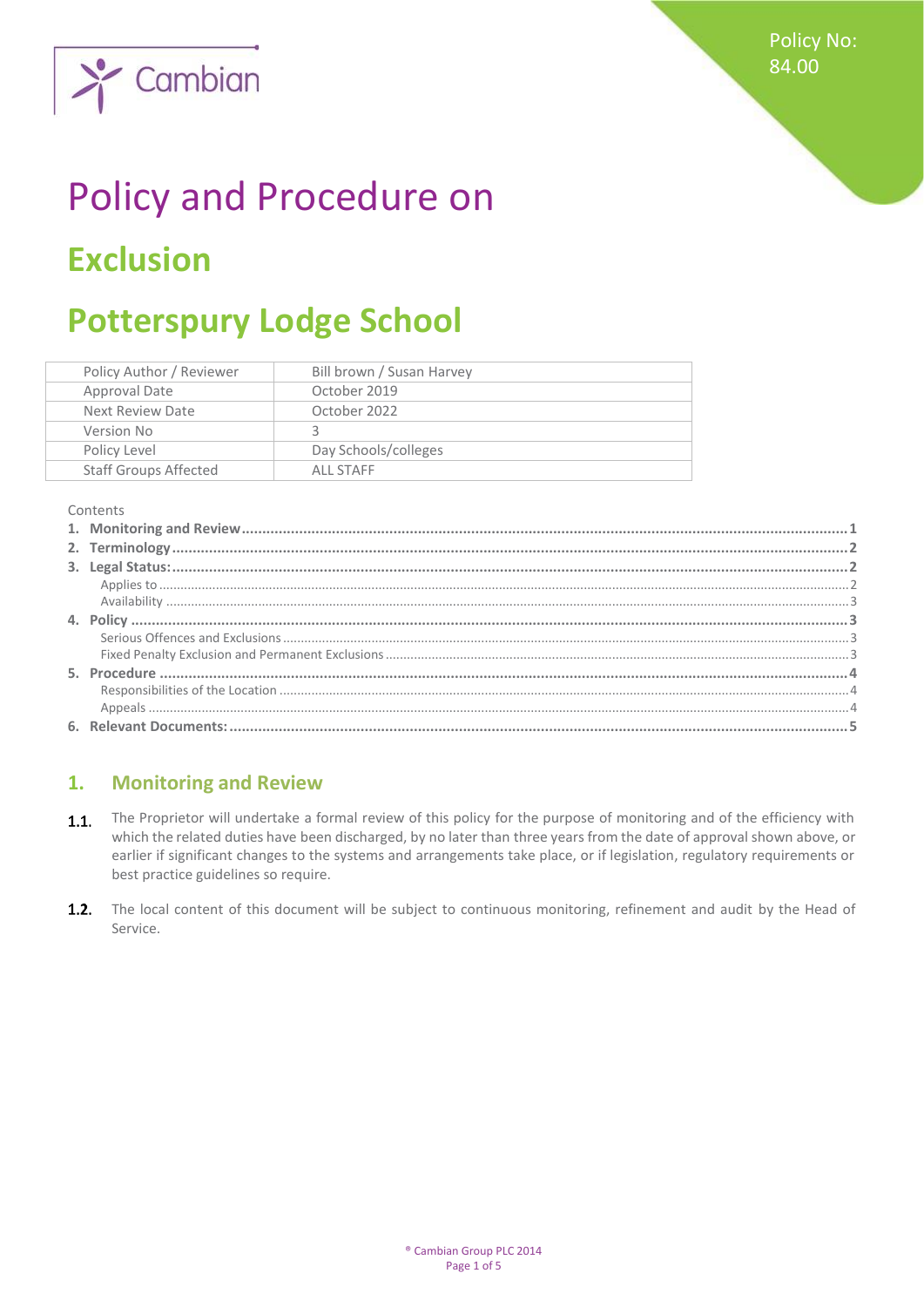

She hans

John Ivers Jenny Nimmo **Proprietor, Cambian Group**<br>
October 2019<br>
Septemb

Imo

September 2021

# <span id="page-1-0"></span>**2. Terminology**

 $2.1.$ Our aim is to use consistent terminology throughout this policy and all supporting documentation as follows:

| 'Establishment' or 'Location          | this is a generic term which means the school, Potterspury Lodge                                                                                                                                                             |
|---------------------------------------|------------------------------------------------------------------------------------------------------------------------------------------------------------------------------------------------------------------------------|
| <b>Individual</b>                     | means any child or young person under the age of 18 or young<br>adult between the ages of 18 and 25. At Potterspury Lodge School<br>we have children and young adults attending and/or residing<br>between the ages of 8-19. |
| <b>Service Head / Head of Service</b> | This is the senior person with overall responsibility for the<br>Location. At Potterspury Lodge School this is the Principal Jenny<br>Nimmo                                                                                  |
| <b>Key Worker</b>                     | Members of staff that have special responsibility for Individuals<br>residing at or attending the Establishment.                                                                                                             |
| Parent, Carer, Guardian               | means parent or person with Parental Responsibility                                                                                                                                                                          |
| <b>Regulatory Authority</b>           | Regulatory Authority is the generic term used in this policy to<br>describe the independent regulatory body responsible for<br>inspecting and regulating services. At Potterspury Lodge this is<br>Ofsted.                   |
| <b>Social Worker</b>                  | This means the worker allocated to the child/family. If there is no<br>allocated worker, the Duty Social Worker or Team Manager is<br>responsible.                                                                           |
| <b>Placing Authority</b>              | Placing Authority means the local authority/agency responsible<br>for placing the child or commissioning the service                                                                                                         |
| <b>Staff</b>                          | Means full or part-time employees of Cambian, agency workers,<br>bank workers, contract workers and volunteers.                                                                                                              |

# <span id="page-1-1"></span>3. Legal Status:

<span id="page-1-2"></span> $3.1.$ Regulatory Requirements, Part 3, Paragraph 9 and Exclusion Element of Part 6 (32) (3) of the Education (Independent School Standards) (England) Regulations 2014.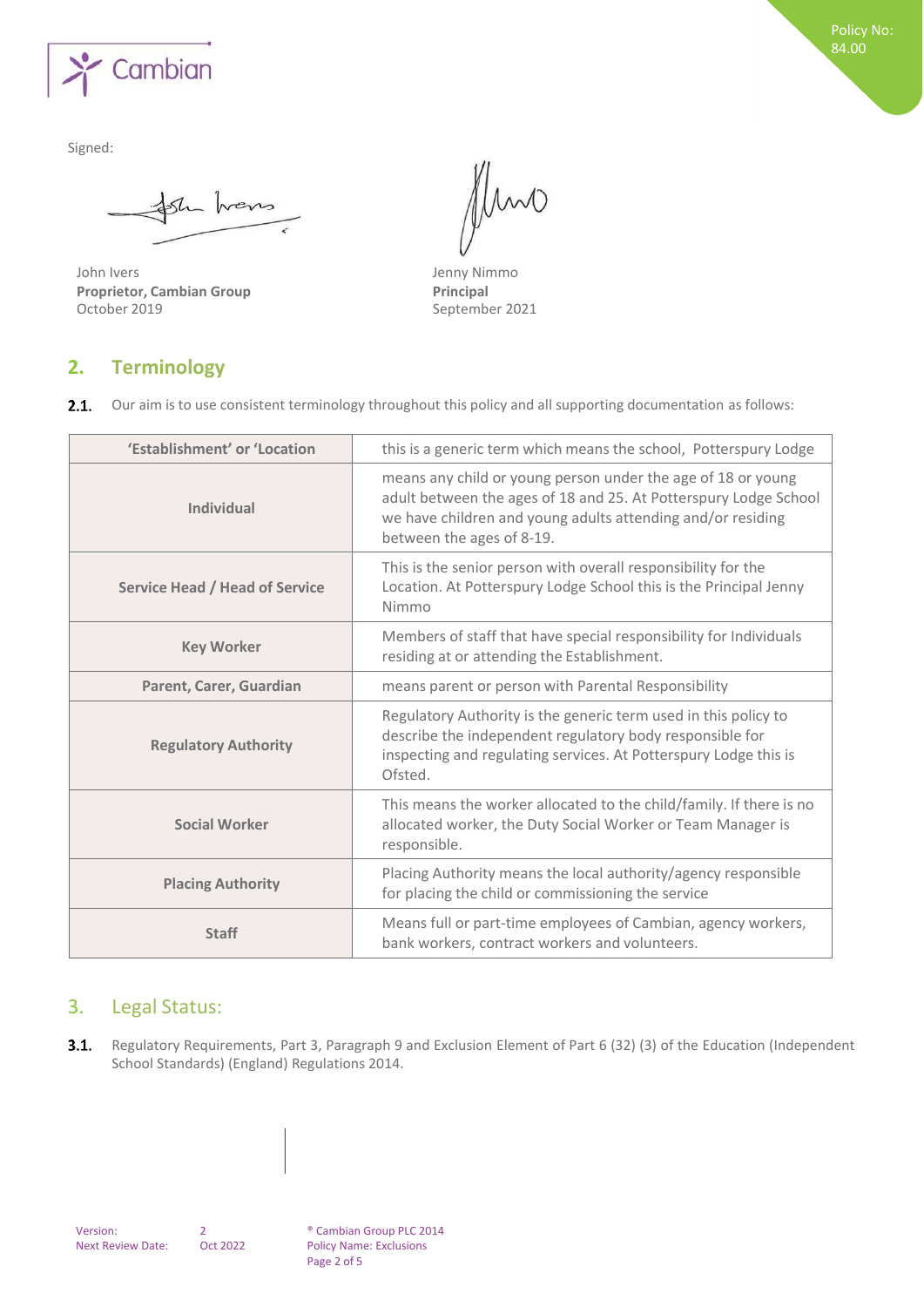

#### **Applies to:**

- $3.2.$ the whole Location, out ofschool care and all other activities provided by the Location, inclusive of those outside of the normal hours;
- $3.3.$ all staff (teaching and support staff), students on placement, the proprietor and volunteers working in the Location.

#### <span id="page-2-0"></span>**Availability**

 $3.4.$ This policy is made available to parent/guardian/carer, staff and pupils in the following ways: via the Location website, and on request a copy may be obtained from the Location Office.

## <span id="page-2-1"></span>4. Policy

 $4.1.$ Ultimate sanctions are Fixed Term and Permanent Exclusions. Neither sanction is used lightly. Only the Headteacher has the power to exclude a child. If the Head of Service excludes an Individual, the parent/guardian/carer are informed immediately, giving reasons for the exclusion. At the same time, the Head of Service makes it clear to the parents that they can, if they wish, appeal against the decision to the Proprietors. Parents are given information on how to make any such appeal.

#### <span id="page-2-2"></span>**Serious Offences and Exclusions**

- 4.2. Serious offences are those that may have a significant impact on the individual or others at the Location. Examples include:
	- extreme or persistent bullying, racism or harassment;
	- stealing;
	- extreme or persistent violence, actual or threatened, against a pupil or member of staff;
	- sexual abuse, assault or activity;
	- smoking, illegal drugs (possession and/or use ) or alcohol (consumption or possession)
	- significant vandalism;
	- going out of bounds;
	- persistent misbehaviour when normal disciplinary measures have failed;
	- carrying an offensive weapon.

#### <span id="page-2-3"></span>**Fixed Penalty Exclusion and Permanent Exclusions**

- $4.3.$ We will apply our behaviour policies in a consistent, rigorous and non-discriminatory way and all areas of application of these policies will be monitored routinely. Ultimate sanctions are:
	- Suspension = Fixed Term Exclusion
	- Expulsion = Permanent Exclusion
- 4.4. Neither sanction is used lightly. The power to suspend or expel an Individual can only be exercised by the Head of Service. If the Head of Service excludes a pupil, the parent/guardian/carer are informed immediately, giving reasons for the exclusion. At the same time, the Head of Service makes it clear to the parent/guardian/carer that they can, if they wish, appeal against the decision to the Cambian Board. The location informs the parent/guardian/carers how to make any such appeal. It isthe responsibility of the Proprietor to monitor the rate of exclusions, and to ensure that the school policy is administered fairly and consistently. Where possible the school will work with parents, carers and guardians to use internal exclusions on the school site which are structured to embed the restorative approach the school uses in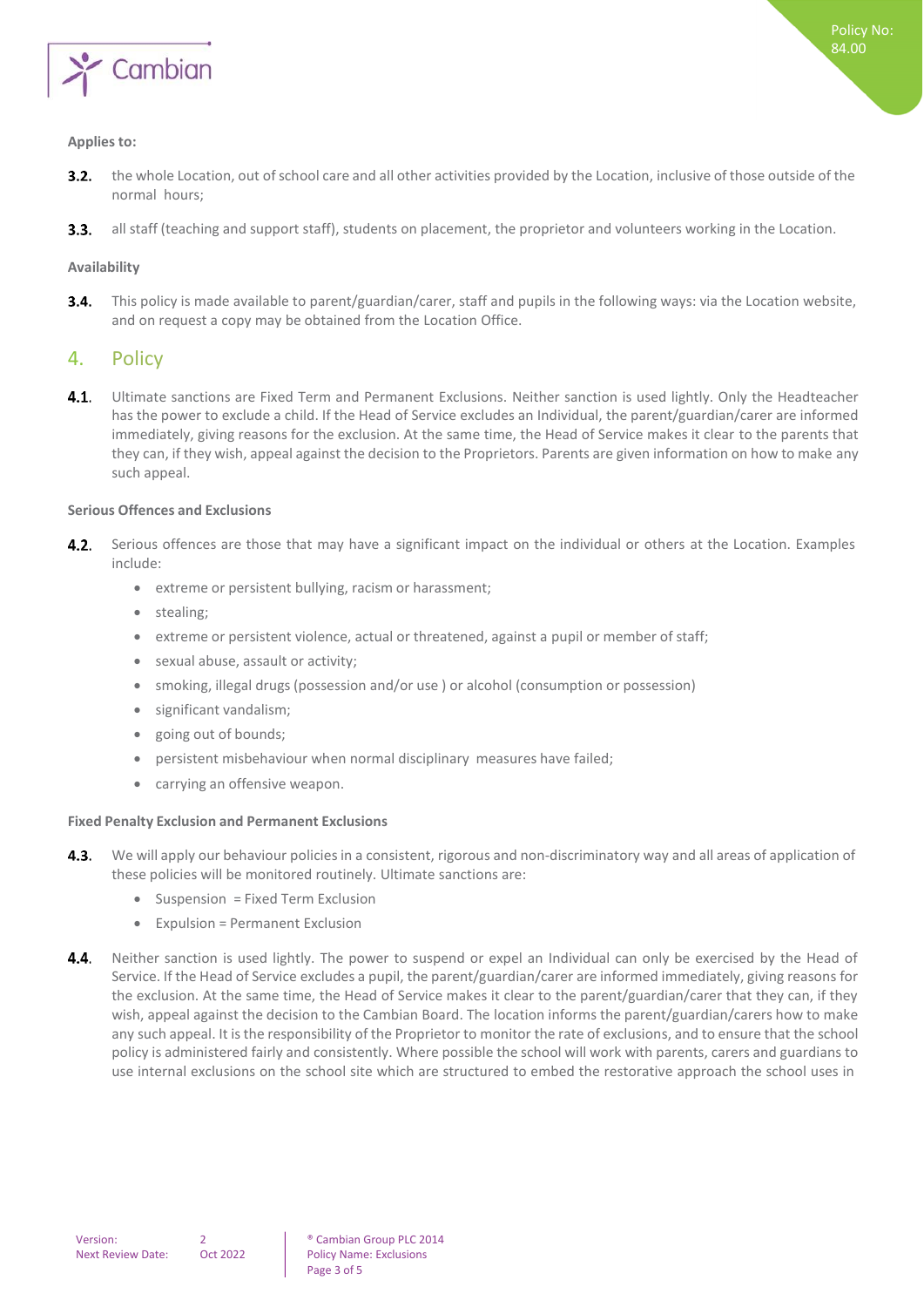

line with behaviour. This also allows the school identify underlying reasons for behaviour, include the Multi Disciplinary Team with the approach and cater for the needs of our pupil demographic and their continued right to access education.

#### <span id="page-3-0"></span>5. Procedure

- Parent/guardian/carers must be informed immediately by phone with a follow up letter.
- Parent/guardian/carers must be notified of their right to appeal.
- Ensure that arrangements are in place for work to be sent home.
- Arrangements will be made for a return to school/college interview that includes the parents/carers.
- A re-integration support plan will be put in place.
- **5.1.** All cases of exclusion will be treated in the strictest confidence on a need to know basis and are not to be discussed outside the school

#### <span id="page-3-1"></span>**Responsibilities of the Location**

- $5.2.$ If the Location commences an investigation which may lead to a fixed term temporary exclusion or to permanent exclusion the Head of Service must inform the parent/guardian/carers without delay. Before resorting to exclusion the Location will normally try alternative solutions (for example, a restorative justice process - whereby the harm caused to the 'victim' can be redressed). This will ideally be done by telephone and the telephone call will be followed by a letter within one school day. The letter will include information about:
	- the nature of the offence and the results of any investigation to date;
	- that the sanction of a fixed term temporary exclusion or permanent exclusion may be imposed;
	- the parent/guardian/carers' right to state their case to the Headteacher and if that is not satisfactory then to the Advisory Board and whom they should contact to do this, including the latest date that the parent/guardian/carers may give a written statement to the discipline committee;
	- the parent/guardian/carers right to see their child's record and the Headteacher must comply with such a request within 15 school days, although in exclusion cases compliance should be prompt.
- $5.3.$ Where reasonable adjustments to policies and practices have been made to accommodate a pupil's needs and to avoid the necessity for exclusion as far as possible, exclusion may be justified if there is a material and substantial reason for it. A specific incident affecting order and discipline in the Location may be such a reason. The decision to exclude for a fixed term will be notified to the parent in writing with reasons. If the Location determines that a child should be excluded for a fixed period, the Headteacher will provide the parent in writing with information as to:
	- the period of the Fixed Term Exclusion;
	- the arrangements, such as setting work, to allow the child to continue their education during the Fixed Term Exclusion.
- $5.4.$ If the Location decides (after completing the investigation or as a result of new evidence and further investigation) that it is necessary to extend a fixed period Temporary Exclusion or to convert it into a Permanent Exclusion, the Headteacher will write again to the parent/guardian/carers with the reasons for this decision. The decision to exclude a pupil permanently will only be taken as a last resort when a wide range of strategies for dealing with disciplinary offences has been employed to no avail or is an exceptional 'one-off' offence has been committed. parent/guardian/carers co-operation forms part of the contract between the Location and all the parent/guardian/carers at the Location. The correspondence will be easily intelligible and in plain English.

#### <span id="page-3-2"></span>**Appeals**

- $5.5.$ If parent/guardian/carers wish to appeal the exclusion then they must do so in writing to the Proprietors, in writing, within one week of the letter notifying the parents or guardians of the exclusion. The Proprietors will establish an Appeal Panel to consider the appeal.
- The Appeal Panel will normally convene within three weeks of the receipt of the letter requesting the appeal. The  $5.6.$ parents or guardian may bring a representative to the meeting. All letters and documents relied on by the Headteacher,

| Version:                 |          |
|--------------------------|----------|
| <b>Next Review Date:</b> | Oct 2022 |